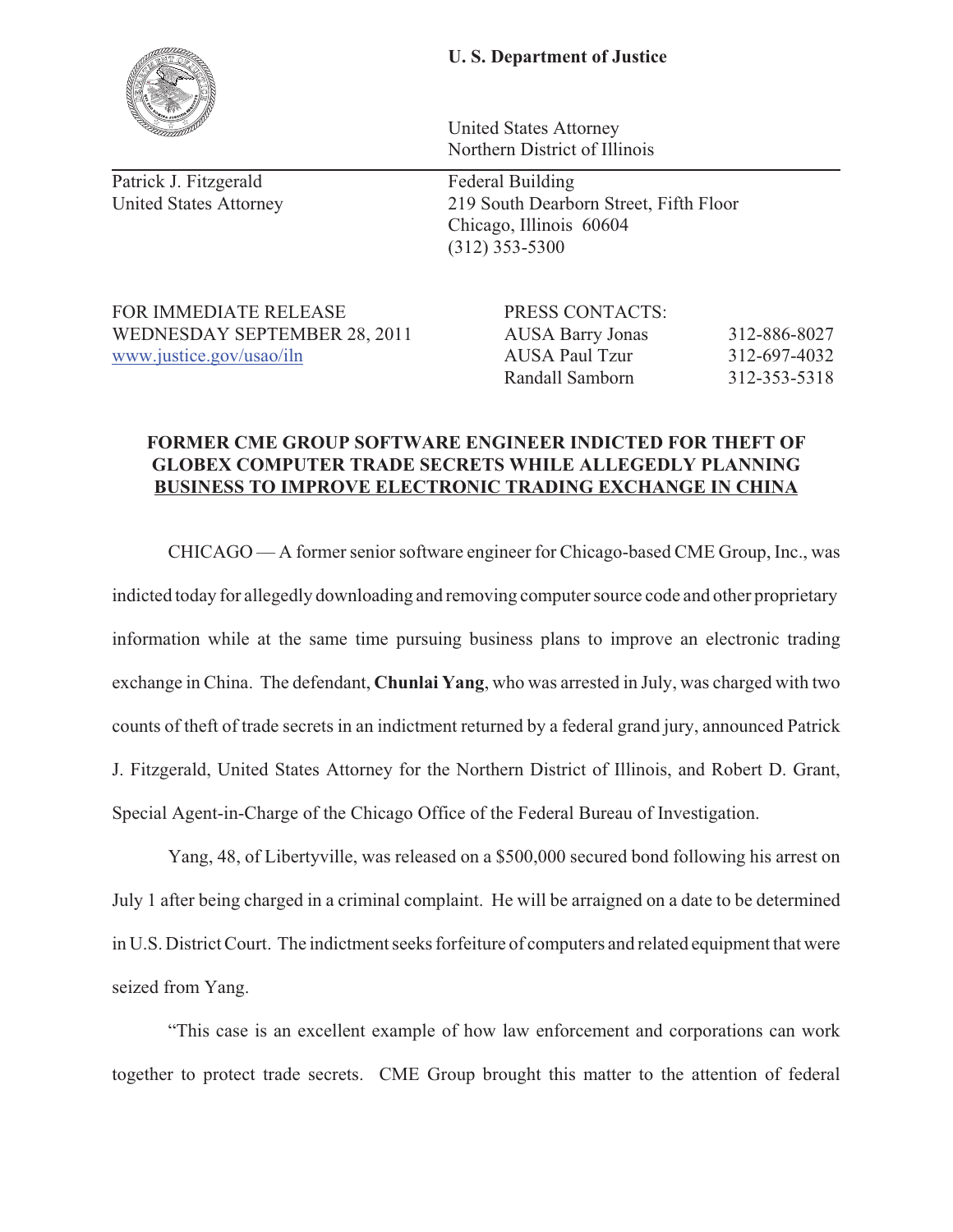authorities and fully cooperated with the investigation. Economic espionage is a crime that effects both the interests of corporations and our national interest in protecting intellectual property. We will continue to working collaboratively with the private sector to investigate and prosecute trade secret theft," Mr. Fitzgerald said.

According to the indictment, Yang began working for CME Group in 2000 and was a senior software engineer at the time of his arrest. His responsibilities included writing computer code and, because of his position, he had access to the software programs that supported CME Group's Globex electronic trading platform. Globex allowed market participants to buy and sell exchange products from any place at any time. The source code and algorithms that made up the supporting programs were proprietary and confidential business property of CME Group, which instituted internal measures to safeguard and protect its trade secrets.

Between Dec. 8, 2010, and June 30, 2011, Yang allegedly downloaded more than 1,000 computer files containing CME computer source code from CME's secure internal computer system to his CME-issued work computer; he then transferred many of these files from his work computer to his personal USB flash drives; and then transferred many of these computer files from his USB flash drives to his personal computer located at his home. During the same time, Yang also downloaded and printed numerous CME internal manuals and guidelines describing how many of the computer files that comprise Globex operate and how these computer files interact with each other, the indictment alleges.

Yang and two unnamed business partners, identified as Individuals A and B, allegedly developed business plans to form a business referred to as the Tongmei (Gateway to America) Futures Exchange Software Technology Company (Gateway), with the purpose of increasing the